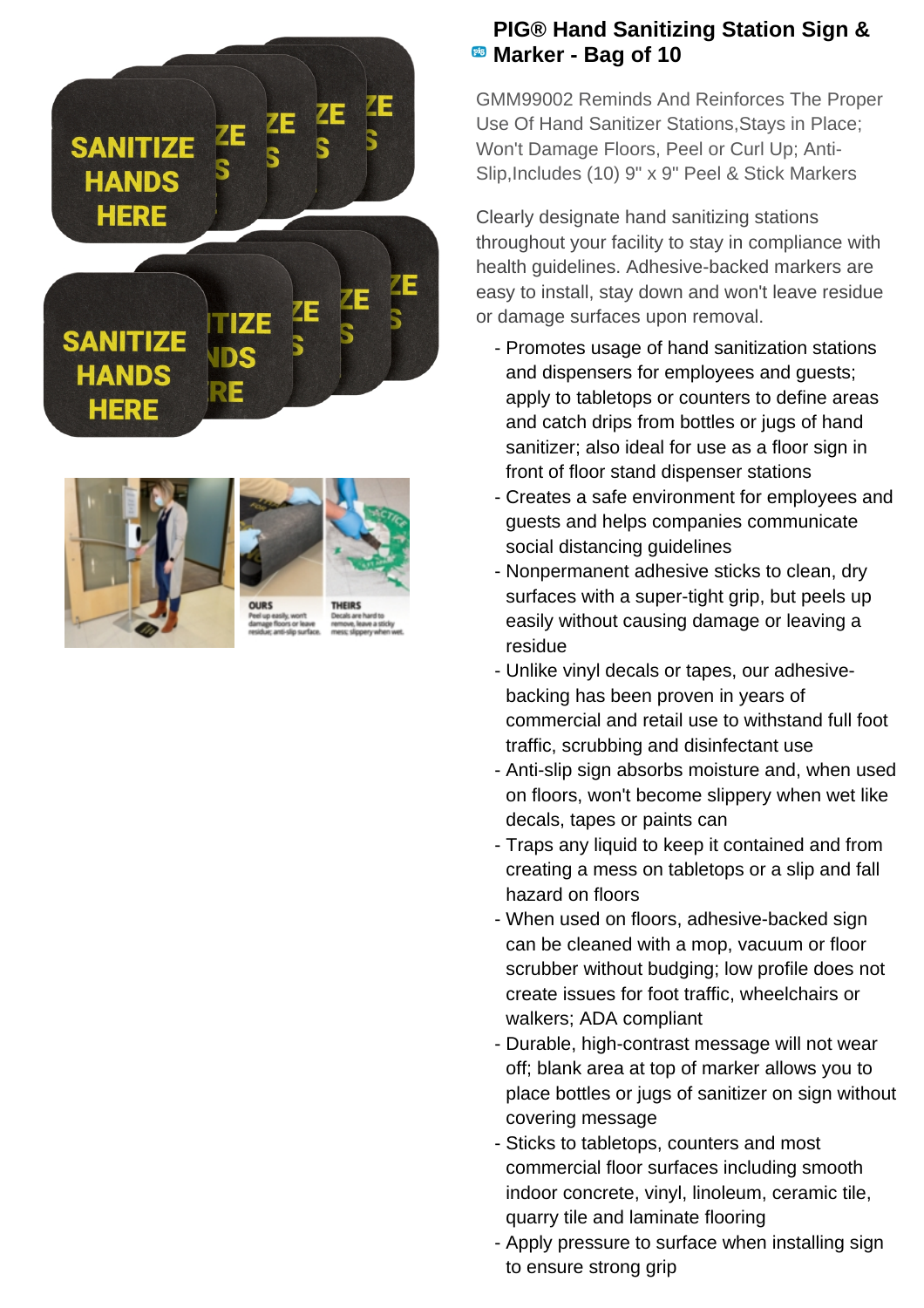Recommended for indoor and non-carpeted surfaces only



| Item#                              | <b>Description</b> | <b>Dimensions</b>                                    | Weight                                                      |
|------------------------------------|--------------------|------------------------------------------------------|-------------------------------------------------------------|
| GMM99002-BK                        |                    | 9" W x 9" L                                          | $.6$ lbs.                                                   |
| <b>Metric Equivalent:</b>          |                    |                                                      |                                                             |
| Item#                              | <b>Description</b> | <b>Dimensions</b>                                    | Weight                                                      |
| GMM99002-BK                        |                    | 22.9cm W x 22.9cm L                                  | .3 kg                                                       |
| <b>Specifications</b>              |                    |                                                      |                                                             |
| <b>Dimensions</b>                  |                    | 9" W x 9" L                                          |                                                             |
| <b>Backing Material</b>            |                    | Adhesive-Backed                                      |                                                             |
| <b>Brand</b>                       |                    | <b>PIG</b>                                           |                                                             |
| Category                           |                    | Hand Washing & Sanitizing                            |                                                             |
| <b>Flammability Specifications</b> |                    | Flame Resistant - Will melt and self-extinguish      |                                                             |
| <b>Fluid Absorbed</b>              |                    | Water; Grease; Oils                                  |                                                             |
| <b>Ideal For</b>                   |                    | <b>Hand Sanitizing Stations</b>                      |                                                             |
| Incinerable                        |                    | Yes                                                  |                                                             |
| <b>Includes</b>                    |                    | (10) 9" x 9" Peel & Stick Markers                    |                                                             |
| <b>Industry</b>                    |                    | Grocery/Retail; Restaurant; Institutional Facilities |                                                             |
| Indoor/Outdoor                     |                    | <b>Indoor Use</b>                                    |                                                             |
| <b>Intended Use</b>                |                    | Hard Floor Surfaces/Indoors                          |                                                             |
| Legend                             |                    | Sanitize Hands Here                                  |                                                             |
| <b>Recommended Use</b>             |                    | <b>Stations</b>                                      | Reminds And Reinforces The Proper Use Of Hand Sanitizer     |
| <b>Special Feature</b>             |                    | Slip                                                 | Stays in Place; Won't Damage Floors, Peel or Curl Up; Anti- |
| <b>Storage Temp Range</b>          |                    | Store between 32°F and 120°F                         |                                                             |
| <b>Temperature Limit</b>           |                    | Surface temps from 55°F to 120°F                     |                                                             |
| <b>Traffic</b>                     |                    | Heavy Foot Traffic; Carts & Equipment                |                                                             |
| <b>Walking Surface</b>             |                    | Absorbent Top                                        |                                                             |
| <b>Distributor Part Number</b>     |                    | 56jh15                                               |                                                             |
| Sold as                            |                    | 10 pads per bag                                      |                                                             |
| Weight                             |                    | $.6$ lbs.                                            |                                                             |
| # per Pallet                       |                    | 720                                                  |                                                             |